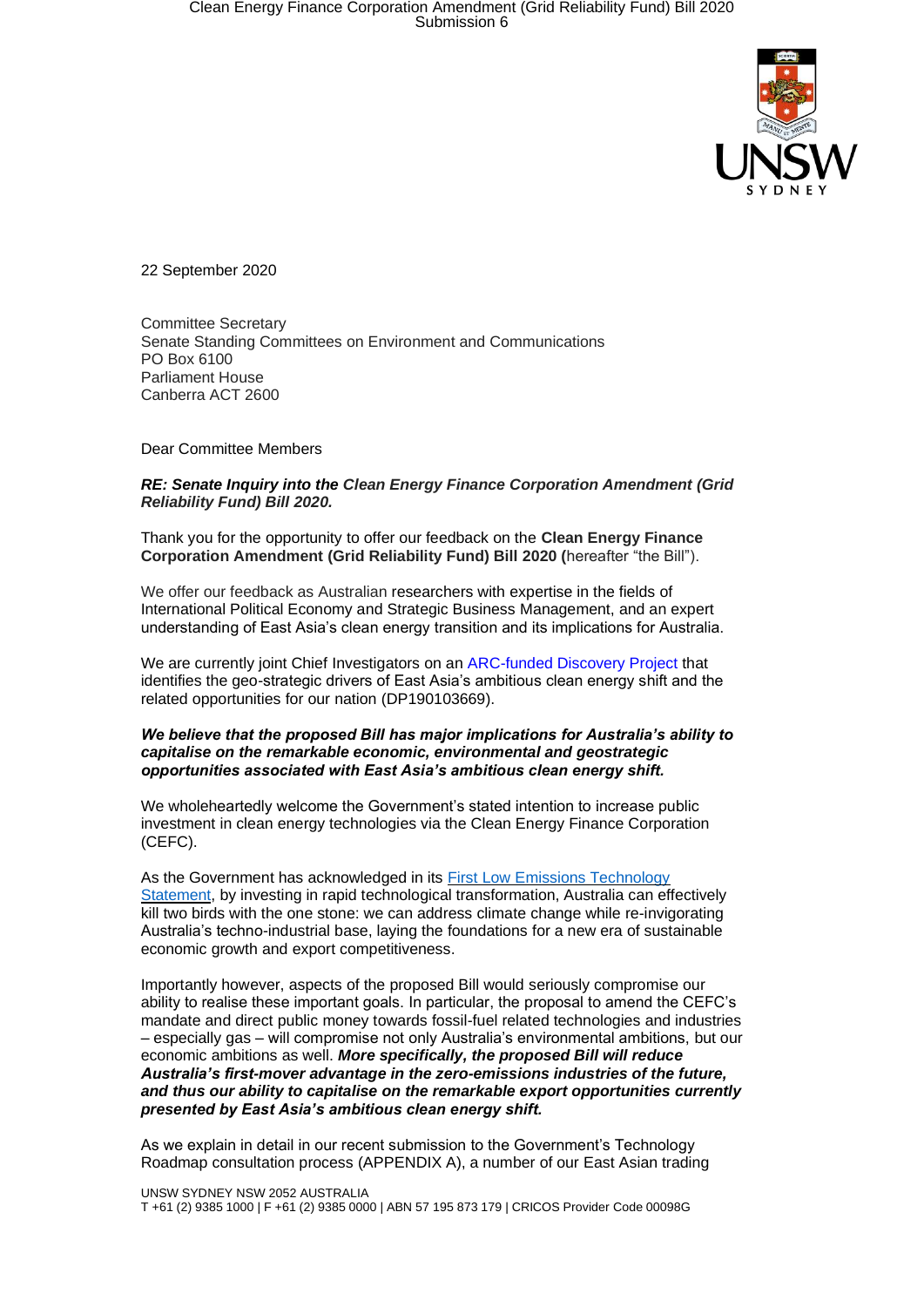partners are currently pursuing highly ambitious clean energy transitions – largely for geopolitical and geo-economic reasons. These regional clean energy transitions are opening up enormous new export opportunities for Australia. Yet as we emphasised in our appended submission, a number of recent international developments are now driving East Asia's 'clean energy' ambitions in an ever 'greener' direction, i.e, away from 'cleaner' fossil fuel solutions (such as gas or coal with CCS) and towards zero emission renewable solutions.

In this context, we believe that the government's proposal to amend the CEFC's mandate and expand public investment in gas-related production and export capabilities is risky to say the least; it threatens to neutralise any strategic benefits Australia might gain from taking an early lead in emerging green technologies such as green Hydrogen ('Green H2').

We refer you to our appended analysis of the economic risks of expanding Australian investment in gas-related technologies, and strongly urge Committee Members to reject the proposed Bill on the basis of the arguments we make therein.

We further urge Committee Members to consider the four key challenges that we identify in our appended analysis, in order to better understand the steps that the Government can take to maximise Australia's participation in - and potential gains from - East Asia's clean energy shift.

Yours sincerely,

Elizabeth Thurbon, Ph.D. Scientia Associate Professor in International Relations School of Social Sciences UNSW Sydney Sydney NSW 2050

On behalf of:

### **Elizabeth Thurbon**

Scientia Associate Professor in International Relations in the School of Social Sciences at UNSW Sydney.

### **Sung-Young Kim**

Senior Lecturer in International Relations at Macquarie University, Sydney

### **John Mathews**

Emeritus Professor in Strategic Management at Macquarie University, Sydney.

### **Hao Tan**

Associate Professor in International Business at the Newcastle Business School, The University of Newcastle.

UNSW SYDNEY NSW 2052 AUSTRALIA T +61 (2) 9385 1000 | F +61 (2) 9385 0000 | ABN 57 195 873 179 | CRICOS Provider Code 00098G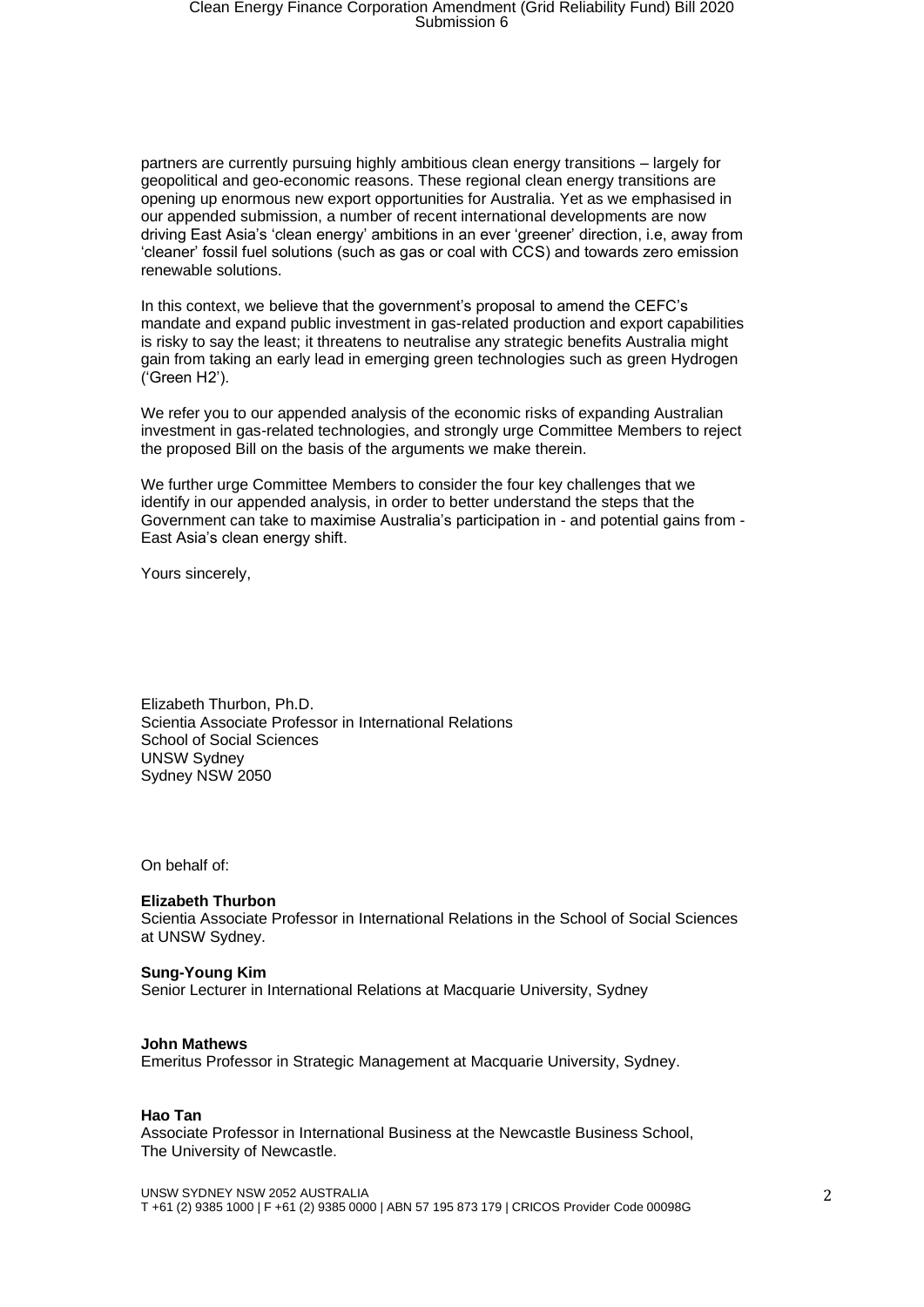**APPENDIX A**

# **Submission to the Commonwealth Government's Technology Investment Roadmap Discussion Paper Consultation Process**

12 June 2020

Elizabeth Thurbon (UNSW Sydney) Sung-Young Kim (Macquarie University) John Mathews (Macquarie University) Hao Tan (University of Newcastle)

We offer our feedback on the Technology Investment Roadmap Discussion Paper as Australian researchers with expertise in the fields of International Political Economy and Strategic Business Management, and an expert understanding of East Asia's clean energy transition and its implications for Australia.

We are currently joint Chief Investigators on an [ARC-funded](https://www.dev-env.org/) Discovery [Project](https://www.dev-env.org/) that identifies the geo-strategic drivers of East Asia's ambitious clean energy shift and the related opportunities for our nation (DP190103669).

We welcome the Government's intention to support rapid technological transformation as a means to both address climate change and re-invigorate Australia's techno-industrial base, laying the foundations for a new era of sustainable economic growth and export competitiveness.

*However, in our view, the draft Roadmap does not position Australia to fully exploit the remarkable economic, environmental and geo-strategic opportunities presented by the clean energy transition currently underway in our region.*

We identify four key challenges that must be addressed in order to overcome these limitations, and to maximise Australia's participation in - and potential gains from - East Asia's green shift.

*Challenge 1: Australian policymakers must grapple more seriously with the geo-strategic considerations driving East Asia's clean energy shift. These considerations are shaping the technological trajectory of that shift, and related opportunities for Australia.*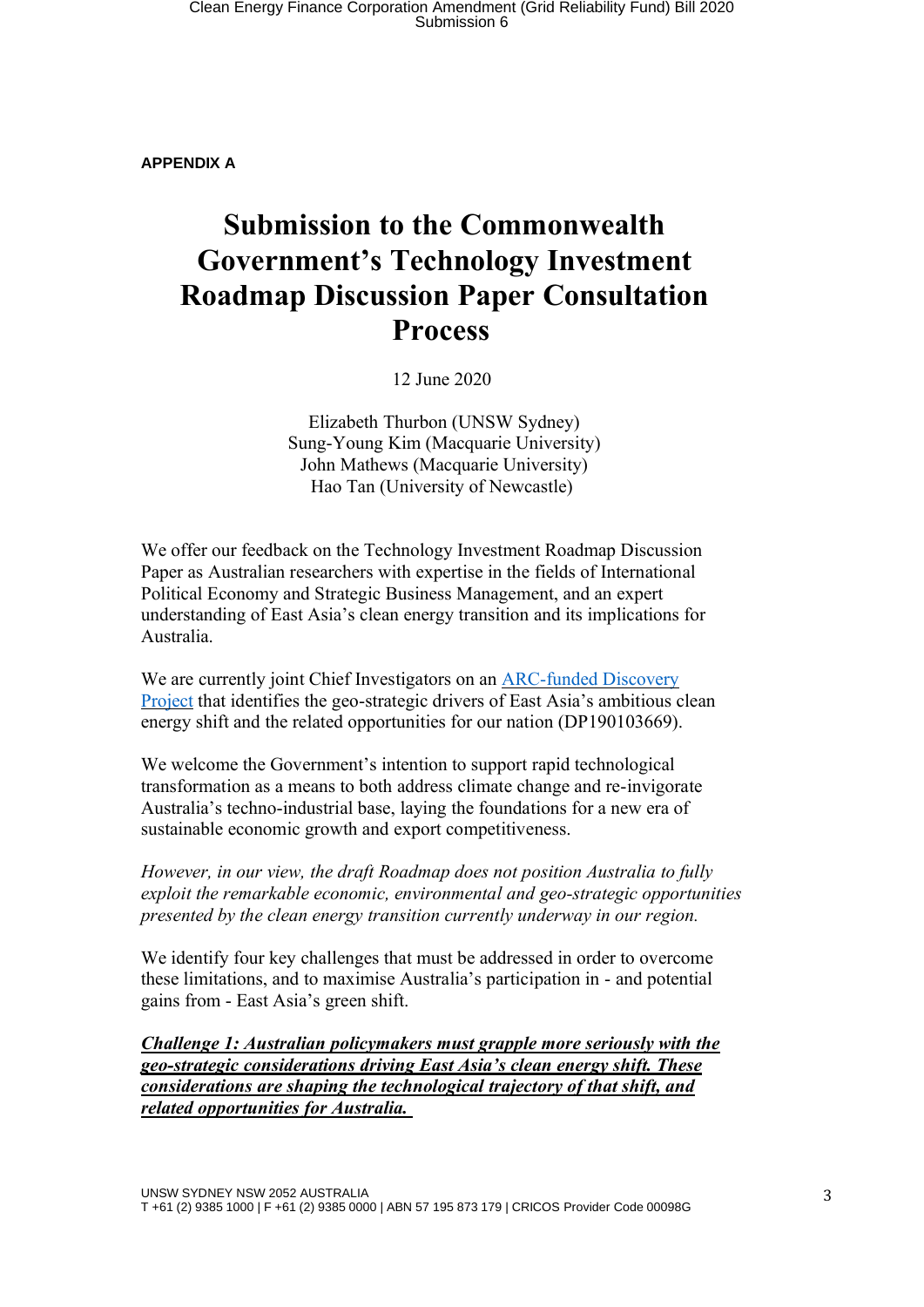It is well understood that a number of Australia's key East Asian trading partners - including South Korea and China - are now pursuing ambitious clean energy shifts, despite their historic reliance on fossil fuels. For more than a decade, these countries have been ploughing public resources into creating, commercialising, deploying and exporting green technologies, in close collaboration with local firms. These ambitious government actions have helped to rapidly drive down technology costs to the extent that renewable energies are now cheaper than fossil-fuels in many instances.

Far less understood are the geo-strategic considerations driving East Asia's clean energy shift. *Policymakers in South Korea and China in particular are not promoting clean energies because of climate change concerns* - at least not principally. Rather, they are motivated by intense concerns about their countries' energy insecurity caused by their overwhelming reliance on fossil-fuel imports for domestic energy needs. This reliance exposes East Asian countries to dramatic energy price fluctuations caused by factors beyond their control, not least geo-political tensions in countries like Iran and Sudan. Energy price volatility poses a serious risk to the international competitiveness of South Korea's and China's energy intensive, export-oriented manufacturing industries, which have long underpinned their successful economic development strategies.

By embracing clean energy and promoting the creation, commercialisation, deployment and export of green technologies, South Korean and Chinese policymakers are now seeking to solve their energy and economic security concerns in one hit by ['manufacturing](https://www.nature.com/news/economics-manufacture-renewables-to-build-energy-security-1.15847) energy security', and vying for leadership in the high-tech, high-wage, export-oriented green industries of the future. Fortunately, this distinctive techno-industrial strategy (which we label 'developmental [environmentalism'](https://journals.sagepub.com/doi/abs/10.1177/0032329215571287?journalCode=pasa&)) will also help to address climate change.

These geo-strategic drivers of East Asia's greening shift have important implications for Australia: *In their vigorous pursuit of energy security and techno-industrial leadership, our key East Asian trading partners are likely to rapidly reduce their reliance on fossil-fuel imports in an effort to shore up energy security and seize first-mover advantage in green industries, taking the emphasis away from fossil fuels ('clean' or otherwise) and eventually leaving them behind.* Unless Australian policymakers understand this dynamic, we will fail to develop a technology roadmap that is fit for purpose.

In this context, we would emphasise the need for government to focus on future industry possibilities such as green hydrogen exports to Korea and China, rather than legacy fossil fuel systems. We find the government's current focus on a 'gas fired' COVID-19 recovery for Australia deeply problematic; a point we return to below.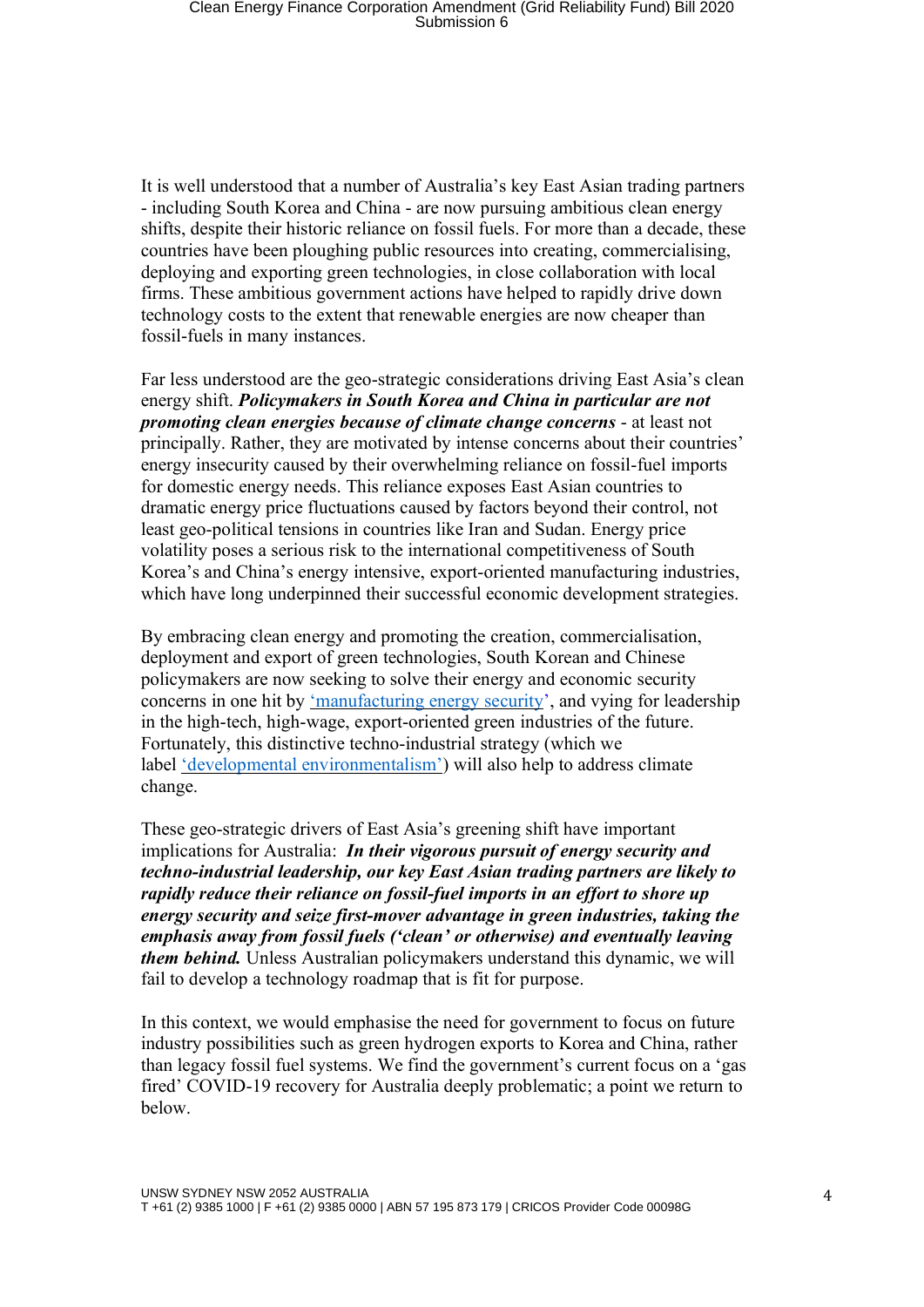## *Challenge 2: Australian policymakers must consider the very real possibility that East Asia's geo-strategic concerns will push the direction of technological transformation in an ever-greener direction, with profound consequences for Australia's export opportunities.*

We identify a number of recent international developments that are likely to drive East Asia's 'clean energy' ambitions in an ever 'greener' direction, i.e, away from 'cleaner' fossil fuel solutions (such as gas or coal with CCS) and towards zero emission renewable solutions:

• The dramatic oil price fluctuations of 2020, which have further amplified East Asian policymakers' longstanding anxieties about their fossil-fuel reliance and associated energy insecurity;

• Growing international concerns about climate change, evidenced by pledges by governments around the globe – from the [EU](https://www.reuters.com/article/us-eu-budget-recovery-climate-factbox/factbox-key-climate-spending-in-eus-green-recovery-plan-idUSKBN2331RB) to South [Korea](https://asia.nikkei.com/Opinion/South-Korea-is-using-coronavirus-stimulus-to-green-the-economy) - to use their COVID-19 stimulus packages to expedite the green energy shift;

• Growing international commitments to achieve net zero emissions by 2050, including by the recently re-elected Moon Jae-in [government](https://www.forbes.com/sites/davidrvetter/2020/04/16/south-korea-embraces-eu-style-green-deal-for-covid-19-recovery/#349444595611) of South Korea;

• [Explosive](https://www.nationalgeographic.com/science/2020/02/super-potent-methane-in-atmosphere-oil-gas-drilling-ice-cores/) new evidence about the negative climate effects of gas - [even](https://web.stanford.edu/group/efmh/jacobson/Articles/I/NatGasVsWWS&coal.pdf) with [CCS](https://web.stanford.edu/group/efmh/jacobson/Articles/I/NatGasVsWWS&coal.pdf) - which shatters the myth of gas as a desirable coal alternative, even in the short-term;

• Clear evidence that [renewables](https://arstechnica.com/information-technology/2019/03/florida-utility-to-close-natural-gas-plants-build-massive-solar-powered-battery/) are now capable of delivering grid stability at a price [cheaper](https://arstechnica.com/information-technology/2019/03/florida-utility-to-close-natural-gas-plants-build-massive-solar-powered-battery/) than gas;

• Growing [reluctance](https://www.eesi.org/articles/view/the-financial-sector-is-waking-up-to-climate-change) of global finance to back fossil-fuel projects due to very real risks of stranded assets, and growing shareholder activism within fossil-fuel focused energy companies, recently on show in [Australia](https://www.smh.com.au/business/companies/breakthrough-moment-woodside-investors-revolt-on-climate-change-20200429-p54oe8.html) with the Woodside shareholder revolt.

Developments such as these will continue to drive investment away from fossil fuel projects and amplify price instability, reducing East Asia countries' appetite for fossil-fuel imports and fueling their stated ambition to pioneer the renewable energy industries of the future.

In this context, we believe that the Technology Roadmap's pledge to further expand our country's conventional and fossil fuel-related production and export capabilities is risky to say the least; it threatens to neutralise any strategic benefits Australia might gain from taking an early lead in emerging green technologies such as green Hydrogen ('Green H2').

We can now see this 'from clean to green' dynamic playing out in the hydrogen space. Already, we have clear statements from South Korea, China, Japan and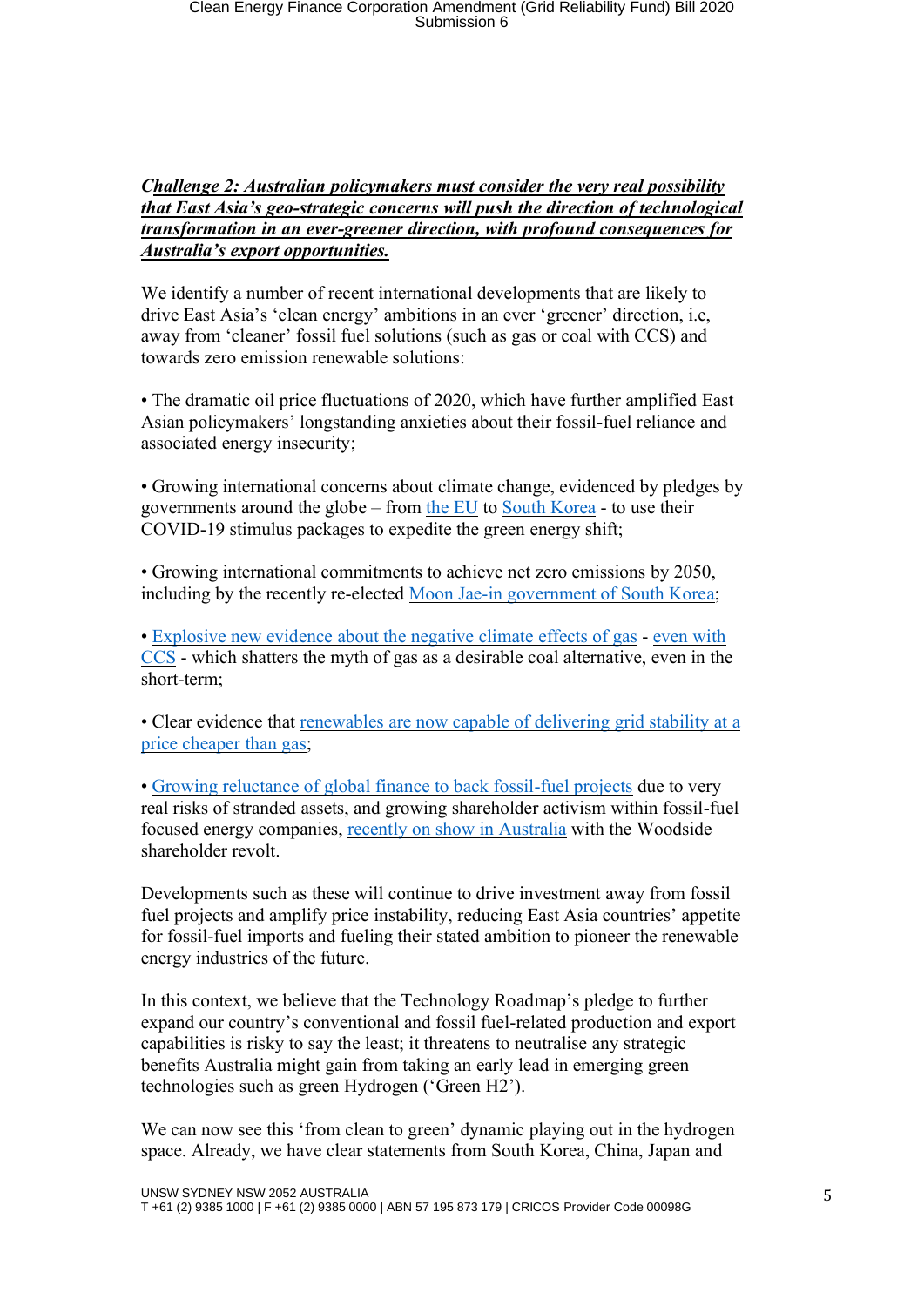Singapore that their ultimate ambition is to consume green hydrogen (i.e., hydrogen from renewables), and to this end, rapidly develop green hydrogen supply chains and relevant technologies. Japan and South Korea are now spearheading the development of international green hydrogen certification schemes, and there is growing evidence that in the near future, hydrogen exported to East Asian countries will need to be [certified](https://www.tandfonline.com/doi/full/10.1080/13563467.2020.1755245) as 'green' as part of these countries' efforts to scale-up the use of [renewables.](https://www.tandfonline.com/doi/full/10.1080/13563467.2020.1755245) Based on recent discussions at the highest levels between our two governments, the [Koreans](https://www.atse.org.au/wp-content/uploads/2020/04/ATSE-NAEK-Workshop-outcomes-200420.pdf) have made their position clear: they want the [Hydrogen](https://www.atse.org.au/wp-content/uploads/2020/04/ATSE-NAEK-Workshop-outcomes-200420.pdf) they buy from Australia to be produced via [renewables.](https://www.atse.org.au/wp-content/uploads/2020/04/ATSE-NAEK-Workshop-outcomes-200420.pdf)

## *As East Asia's demand for renewable hydrogen expands rapidly, it will help to push down prices not just in East Asia but globally. Who then will buy Australia's fossil fuel-derived hydrogen?*

We are concerned that the Discussion Paper downplays the 'lock-in' effect of today's policy choices. The reality is that the short-, medium-, and long-term challenges and opportunities identified in the Paper (pp.29-31) are not static and will be influenced significantly by the actions taken by the government (and industry) today. In particular, the proposal that we continue to support LPG today, based on assumptions about our existing comparative advantage (p.22), will have a significant 'lock-in' effect, adversely changing the technological landscape of, and our strategic possibilities in, the future.

In our view, Australian taxpayers' funds should be used to support technologies in areas in which the risks are smallest and opportunities greatest, not least green hydrogen rather than fossil-fuel derived hydrogen. Should the government continue to insist upon investing taxpayers money in gas-derived hydrogen as a 'transition fuel', it must put in place a clear timeline - with milestones as our neighbours in our region are doing - for the full phase out of gas.

### *Challenge 3: Australian policymakers must develop a more sophisticated, historically informed understanding of the government's role in expediting major techno-economic shifts, and the process of 'creative destruction' these shifts necessarily involve.*

Economic theory tells us - and economic history confirms - that in a capitalist system, all major [techno-economic](https://docs.wixstatic.com/ugd/221b7d_4e876560e82c41fd9b6adad46ed6a0cd.pdf) shifts involve a process of 'creative [destruction'](https://docs.wixstatic.com/ugd/221b7d_4e876560e82c41fd9b6adad46ed6a0cd.pdf). In this sense, the clean energy shift we are grappling with today is no different from the major techno-economic shifts that have preceded it, such as the shift to railways from canals in the early 19th century, to electric power from steam in the late 19th century, or to IT in office automation in the 20th century.

Economic history also tells us that governments wishing to turbocharge technoeconomic shifts must be willing to support both the creative and destructive aspects of the 'creative destruction' dynamic. That is, governments must be willing to not only support new technology creation and deployment, but also to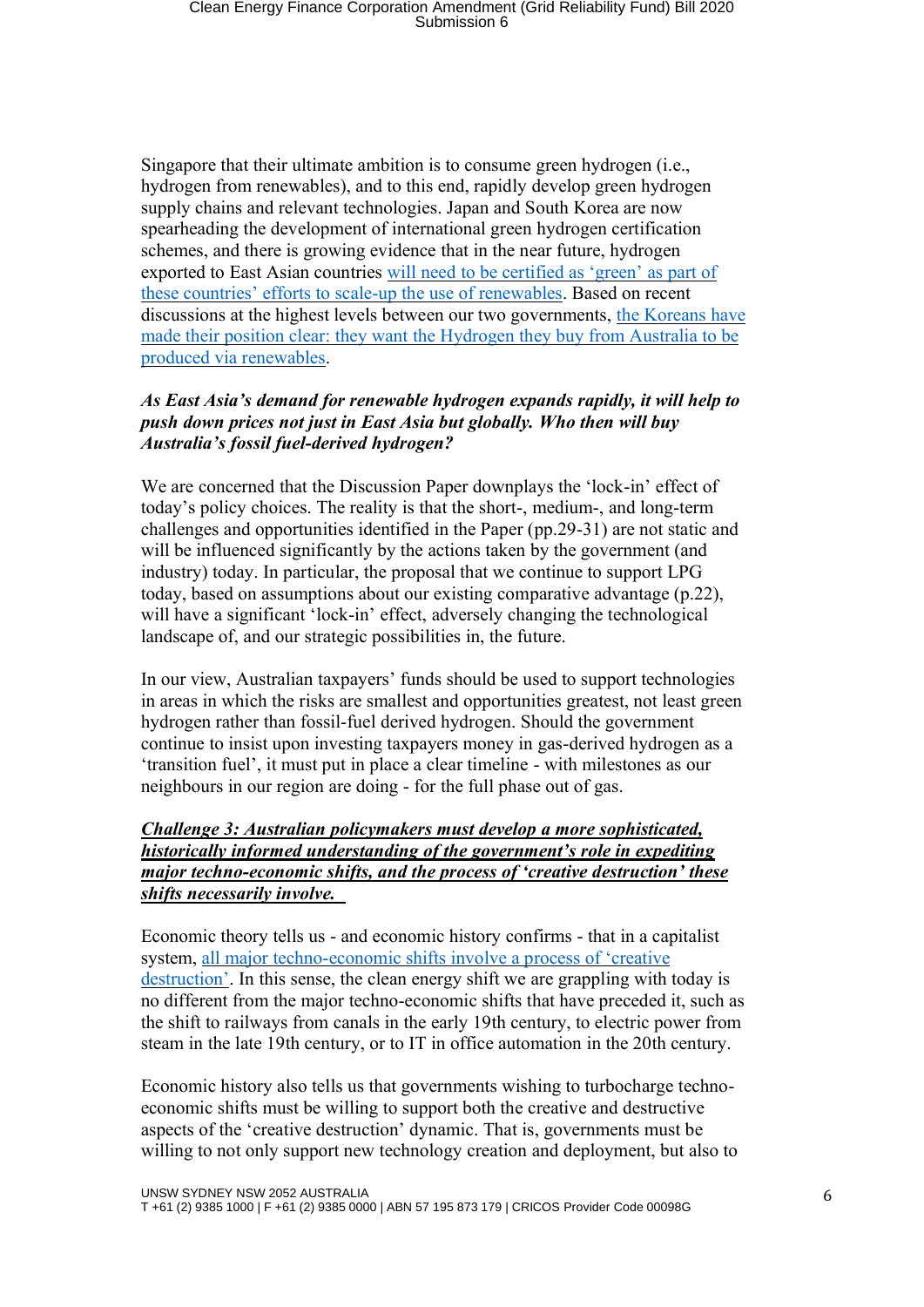impose costs on incumbent technologies, thereby encouraging finance, firms and consumers to switch to new technologies earlier than they otherwise might.

Throughout history, policymakers from the US to Europe and East Asia have sought to expedite the 'creative destruction' dynamic for two key reasons: (1) they understand that any jobs lost in the destructive process will be more than offset by the creation of new jobs in the rapidly expanding industries of the future; (2) they understand that by expediting the destructive dynamic in their own (domestic) market, they can help local firms capture first mover advantage, improving their chances of competing in new export markets.

In this context, we are deeply concerned by the government's statement that the technology roadmap must be about 'technology, not taxes' (p.3). When it comes to expediting the technoeconomic shift of the moment - the clean energy shift *technology and taxes are necessary flip sides of the same coin*.

We are also concerned that the government describes its primary role in expediting the clean energy shift as one of correcting 'market failures' (p.34). Our East Asian neighbours may be viewed as having a more sophisticated view of the government's role - one informed by both deep historical awareness and practical experience. East Asian policy makers know that supporting new technologies is less about 'correcting market failures' than actually seeing ahead to *create new [markets](https://www.tandfonline.com/doi/abs/10.1080/09692290.2019.1655084)*. To this end, East Asian governments deploy policy instruments that go far beyond 'supporting R&D' - policies primarily aimed at stimulating domestic demand for new technologies. By stimulating domestic demand, governments can help local firms scale new technologies more swiftly, driving down costs and making them more competitive in export markets. This has been a tried and tested techno-industrial transformation strategy in East Asia since the 1970s.

We are concerned that the government takes a similarly narrow view of its role in the international arena. When it comes to scaling clean hydrogen, the roadmap envisages Australia 'following international demand' (p.31). However, our government can actually help to stimulate international demand in a variety of ways, not only by international standard setting but through its diplomatic engagements - not least with ASEAN nations. A focus on green hydrogen in development assistance would be one way of expressing this perspective.

This is important not just from an economic but a geo-strategic perspective. As we have argued [elsewhere,](https://www.eastasiaforum.org/2019/12/18/grand-opportunities-for-australias-hydrogen-industry-and-for-a-strategic-regional-rebalancing/) by encouraging ASEAN to embrace renewables, we can develop deeper economic ties and reduce our export dependence on China.

We are concerned by the government's neglect of broader geo-strategic factors when it comes to weighing the relative merits of clean energy technologies. The Discussion Paper sets out four overarching goals, including affordability, security and reliability, emission reduction commitment, and employment and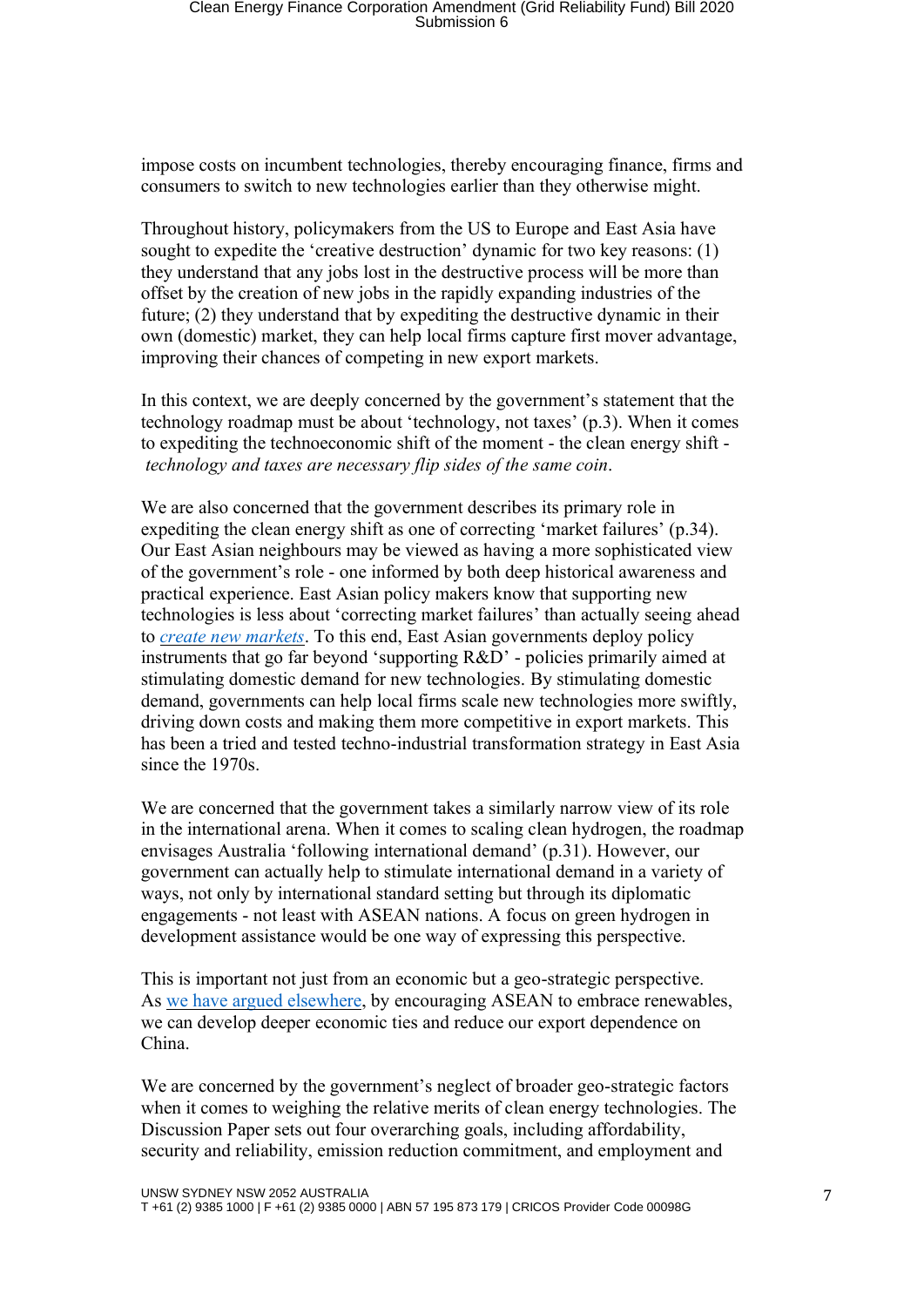growth. However the criteria that are explicitly adopted in the discussion paper to evaluate technologies, including technology readiness level (TRL) and the commercial readiness index (CRI) (e.g. p. 53), tell us nothing about the strategic benefits of certain technologies, and whether they are more or less likely to help Australia meet its broader strategic objectives.

*Challenge 4: The Government must commit to using its full policy toolbox to promote the rapid technological development and uptake of renewable energies as the basis of Australia's future energy security and export competitiveness.*

Evidence tells us that it is now possible for [Australia](https://www.climateworksaustralia.org/resource/decarbonisation-futures-solutions-actions-and-benchmarks-for-a-net-zero-emissions-australia/) to achieve net zero emissions before 2050 by [accelerating](https://www.climateworksaustralia.org/resource/decarbonisation-futures-solutions-actions-and-benchmarks-for-a-net-zero-emissions-australia/) the deployment of mature and demonstrated [zero-emissions](https://www.climateworksaustralia.org/resource/decarbonisation-futures-solutions-actions-and-benchmarks-for-a-net-zero-emissions-australia/) technologies, and rapidly developing and [commercialising](https://www.climateworksaustralia.org/resource/decarbonisation-futures-solutions-actions-and-benchmarks-for-a-net-zero-emissions-australia/) emerging zero-emissions technologies in 'harder to abate' [sectors.](https://www.climateworksaustralia.org/resource/decarbonisation-futures-solutions-actions-and-benchmarks-for-a-net-zero-emissions-australia/)

To do so, the government must be willing to deploy the full suite of tools in its policy toolbox. A full elaboration of these tools is beyond the scope of this submission; we would be happy to discuss further in a face-to-face meeting.

However, in the context of COVID-19 and the government's intention to embark upon the largest stimulus spending endeavour in Australian history, an essential tool is strategic government procurement. Strategic [procurement](https://www.springer.com/gp/book/9783642402579) can be used not only to stimulate technology creation and [commercialisation,](https://www.springer.com/gp/book/9783642402579) but also market creation and [expansion.](https://www.springer.com/gp/book/9783642402579) Unfortunately over the past decade, [Australia](https://www.tandfonline.com/doi/abs/10.1080/10357718.2015.1048780?journalCode=caji20) has become an outlier amongst [developed](https://www.tandfonline.com/doi/abs/10.1080/10357718.2015.1048780?journalCode=caji20) countries in its reluctance to use the purchasing power of the [government](https://www.tandfonline.com/doi/abs/10.1080/10357718.2015.1048780?journalCode=caji20) to stimulate technology and market creation and [expansion.](https://www.tandfonline.com/doi/abs/10.1080/10357718.2015.1048780?journalCode=caji20) 

We have ample room to move. Three examples:

• The government could mandate targets that will eventually ensure that all new transport/vehicle fleets be battery-electric or green H2 powered.

• The government could specify that large scale infrastructure projects include renewable energy systems – e.g. the proposed Sydney to Melbourne rail link should specify FVEC trains with renewable hydrogen focus.

• The government could provide a procurement market for products produced with industrial carbon emissions, e.g. building materials [produced](https://www.mineralcarbonation.com/) by carbon [mineralization.](https://www.mineralcarbonation.com/)

Importantly, these are just three possibilities where local companies could play significant roles in their development and implementation.